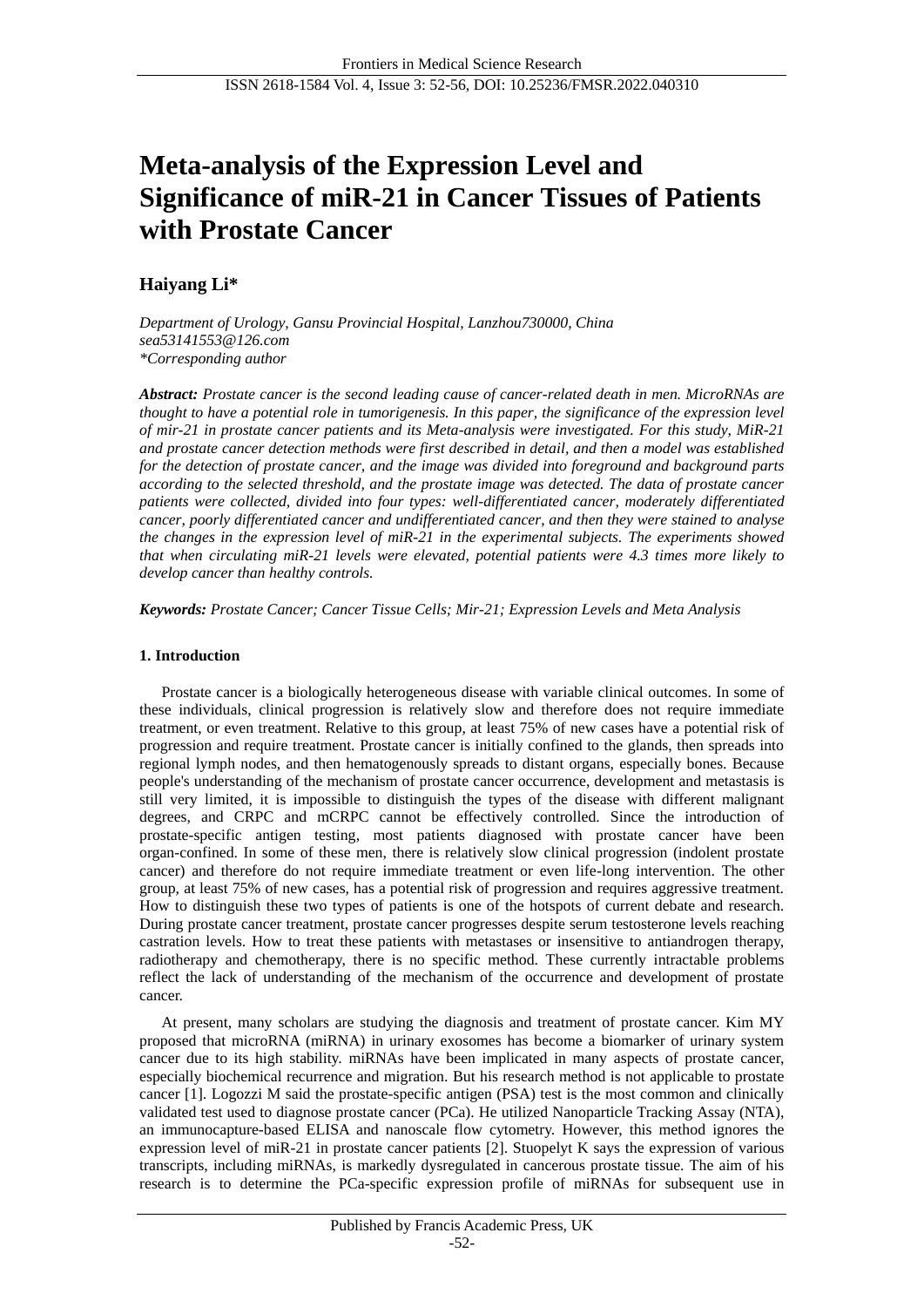## ISSN 2618-1584 Vol. 4, Issue 3: 52-56, DOI: 10.25236/FMSR.2022.040310

non-invasive diagnostics. However, this method is still far from practical application [3].

An in-depth understanding of the role of the tumor microenvironment in accelerating tumor progression, understanding that prostate cancer is no longer considered a disease caused by abnormal proliferation of epithelial cells, but a prostate cancer epithelial cell and surrounding tissue interaction disease. The pathogenesis of malignant prostate cancer is not limited to cancerous epithelial cells, and the tumor microenvironment also plays a role. There are various signaling pathways between epithelial cells and interstitial cells. The extracellular interstitial components have been supporting the growth of tumor cells from the primary cancer site, to regional lymph nodes, and then to distant metastatic sites. Alterations in the tumor microenvironment are associated with the production of reactive stroma and influence events in tumor progression, such as proliferation, migration, and apoptosis. However, it is still unclear which mesenchymal cells regulate the epithelial cells and the mechanisms that cause the differences in the interstitial composition of prostate cancers of different pathological or histological origins. Therefore, it is important to identify the stromal components of prostate cancer and benign prostatic hyperplasia, and it is of great significance to assess the expression level of MiR-21 in prostate cancer through meta-analysis, data correlation and qualitative summary.

#### **2. Overview of MiR-21 and Prostate Cancer Detection Methods**

#### *2.1 MiR-21 and Prostate Cancer*

MiR-21 is ubiquitous in nature and one of the earlier miRNAs found in eukaryotic cells. Many studies have shown that inhibiting the expression of miR-21 not only inhibits the growth of MCF-7 cells, but also slows the growth rate of MCF-7 xenografts. Inhibition of the expression of miR-21 in glioblastoma cells led to the increase of apoptotic cells, indicating that it may regulate cell apoptosis by regulating apoptotic genes. Expression of miR-21 has been shown to be abnormal in various cell lines and cancer tissues. There is evidence that miR-21 is highly expressed in solid tumors such as liver cancer, lung cancer, and breast cancer, and is one of the most common highly expressed miRNAs. All these indicate that miR-21 participates in and regulates the occurrence and development of cancer, and it acts as an oncogene that promotes tumor growth in this process [4].

Histologically, the prostate consists of two parts: the stroma and the gland. Interrogation includes extracellular matrix, smooth muscle and fibroblasts. The glands are mainly composed of luminal and basal epithelial cells. In the continuous development of the treatment of prostate cancer technology, epithelial cells are the first to become cancerous and acquire malignant features. The interaction of cancerous epithelial cells with the surrounding stroma also plays a key role in tumor progression. The interaction between the epithelium and the interstitium leads to the formation of a reactive stroma. The reactive stroma regulates the proliferation, differentiation and migration of epithelial cells, and can also induce angiogenesis and epithelialization. Interrogation transformation, inflammatory response, drug sensitivity response and other biological activities. At the same time, the reactive stroma itself and its markers can provide information for people to distinguish tumor progression [5]. Research on the mechanisms and markers of prostate cancer epithelium-interaction interactions has attracted much attention.

#### *2.2 Prostate Cancer Detection Methods*

Prostate cancer (PCa) lacks specific clinical manifestations in the early stage. When symptoms appear, most patients have local invasion or distant metastasis and lose the opportunity for radical treatment. However, early PCa treatment has a positive effect, and most patients can be cured. Therefore, the early diagnosis of PCa is of great clinical significance. At present, the diagnosis of PCa mainly relies on the determination of serum prostate-specific antigen concentration, imaging examination, digital rectal examination and prostate biopsy under the guidance of transrectal ultrasonography.The flow chart of prostate examination is shown in Figure 1.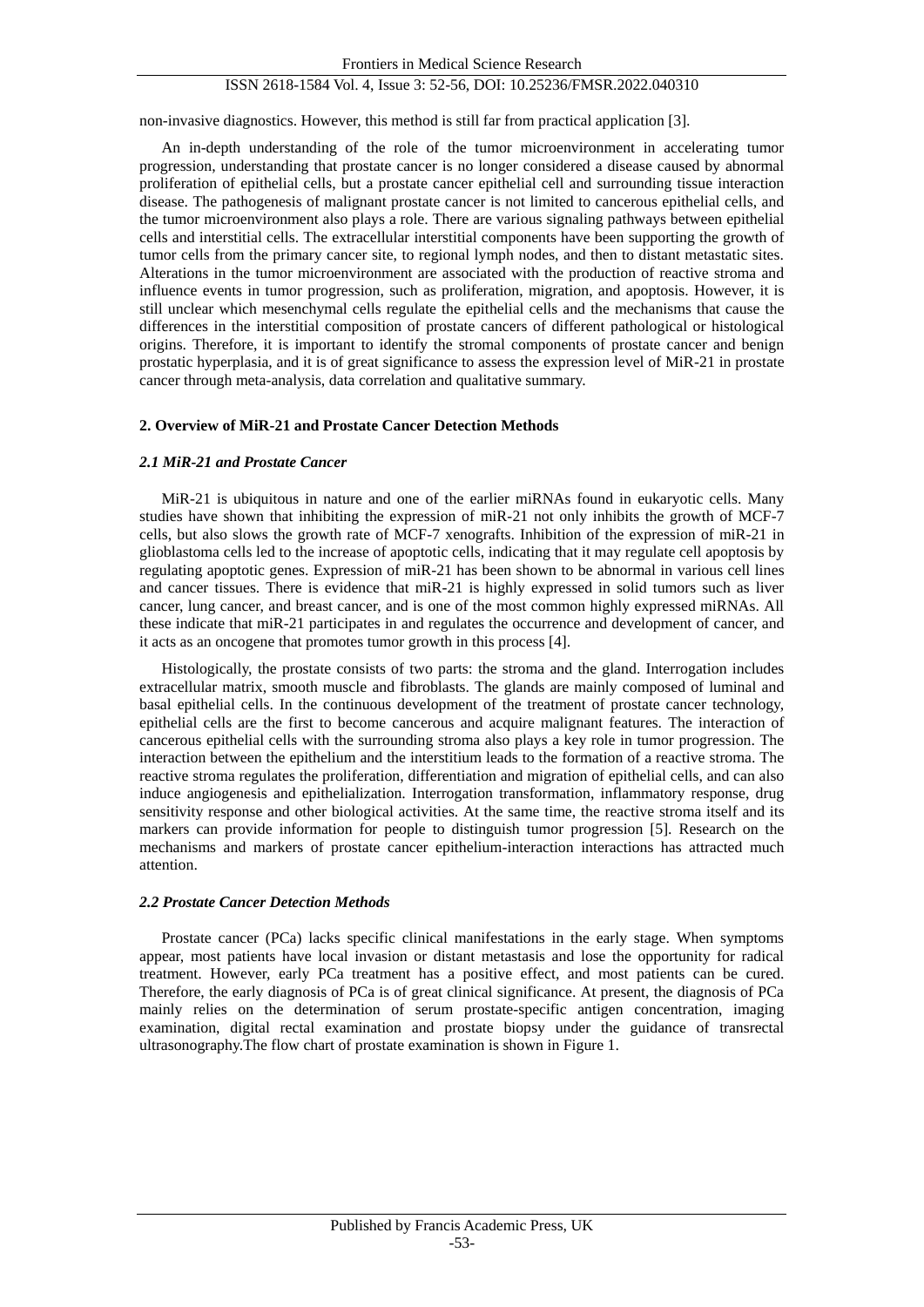Frontiers in Medical Science Research





*Figure 1: Prostate examination flowchart*

#### *2.3 Detection Models of Prostate Cancer*

The image is divided into foreground and background parts according to the selected threshold. Pixels with intensities greater than the chosen threshold are called foreground, other areas are called background. Let the obtained main threshold T be the most suitable position for the firefly algorithm. Taking the existing energy curve pattern of T as the optimal position provided to the firefly algorithm, find the optimal threshold value closest to the image segmentation [6-7]. According to different quantitative and qualitative evaluation indicators, the optimal threshold is used to segment the input image, and the obtained results are analyzed. Therefore, regardless of the type or morphology of the input image, the method can obtain the optimal threshold to discover ROIs for efficient segmentation [8-9]. This automated decision-making will aid in the early detection of prostate cancer and can be integrated into healthcare solutions, sharing results on dashboards, and managing large volumes of data in clinical settings [10].

$$
D = \frac{2\sum_{i}^{N} p_{i}g_{i}}{\sum_{i}^{N} p_{i}^{2} + \sum_{i}^{N} g_{i}^{2}} \quad (1)
$$

In fact, the results observed experimentally are much better than those trained by the same network, which optimizes the polynomial logistic loss by reweighting the samples. Use this formula:

$$
\frac{\partial D}{\partial \mathbf{p}_i} = 2 \left[ \frac{g_i (\sum_{i}^{N} p_i^2 + \sum_{i}^{N} g_i^2) - 2 p_j (\sum_{i}^{N} g_i p_j)}{(\sum_{i}^{N} p_i^2 + \sum_{i}^{N} g_i^2)^2} \right] (2)
$$

### **3. Design and Experiment of the Expression Level of MIR-21 in Cancer Tissues of Prostate Cancer Patients**

This time, 6 normal prostate tissue samples and 50 cancer samples were collected first. The pathological diagnosis was made according to the Gleason scoring system, and the grading constant of cancer tissue: according to Gleason grading, Gleason score 2, 3, 4, and 5 were classified as well-differentiated adenocarcinoma, Gleason score 6, 7 were classified as moderately differentiated adenocarcinoma, Gleason score 8, 9 and 10 are divided into poorly differentiated adenocarcinoma and undifferentiated adenocarcinoma. The pathological diagnosis results were: 10 cases of well-differentiated prostate cancer, 24 cases of moderately differentiated prostate cancer, 10 cases of poorly differentiated and undifferentiated prostate cancer, and 6 cases of normal internal gland and external gland respectively. The first picture shows the intraprostatic glands: located near the urethra, consisting of small ducts and acinars, growing in the smooth muscle stroma around the urethra and branching into the anterior prostatic sphincter like a branch; the second picture is Extraprostatic glands: The ducts and acini are well developed. The ducts extend from the distal urethra to the posterior and lateral lobes of the prostate. On the coronal section, a cone-shaped area centered on the fumarole is formed. The bottom of the cone is the base of the prostate. ; The third picture is a well-differentiated prostate cancer tissue: the tumor is composed of simple small glands or simple large glands, but the difference is similar, the structure is uniform, and interstitial infiltration is seen; the tumor cells are larger in size and have darker nuclei , the tumor cells are mildly atypical, and the mitotic phase is rare;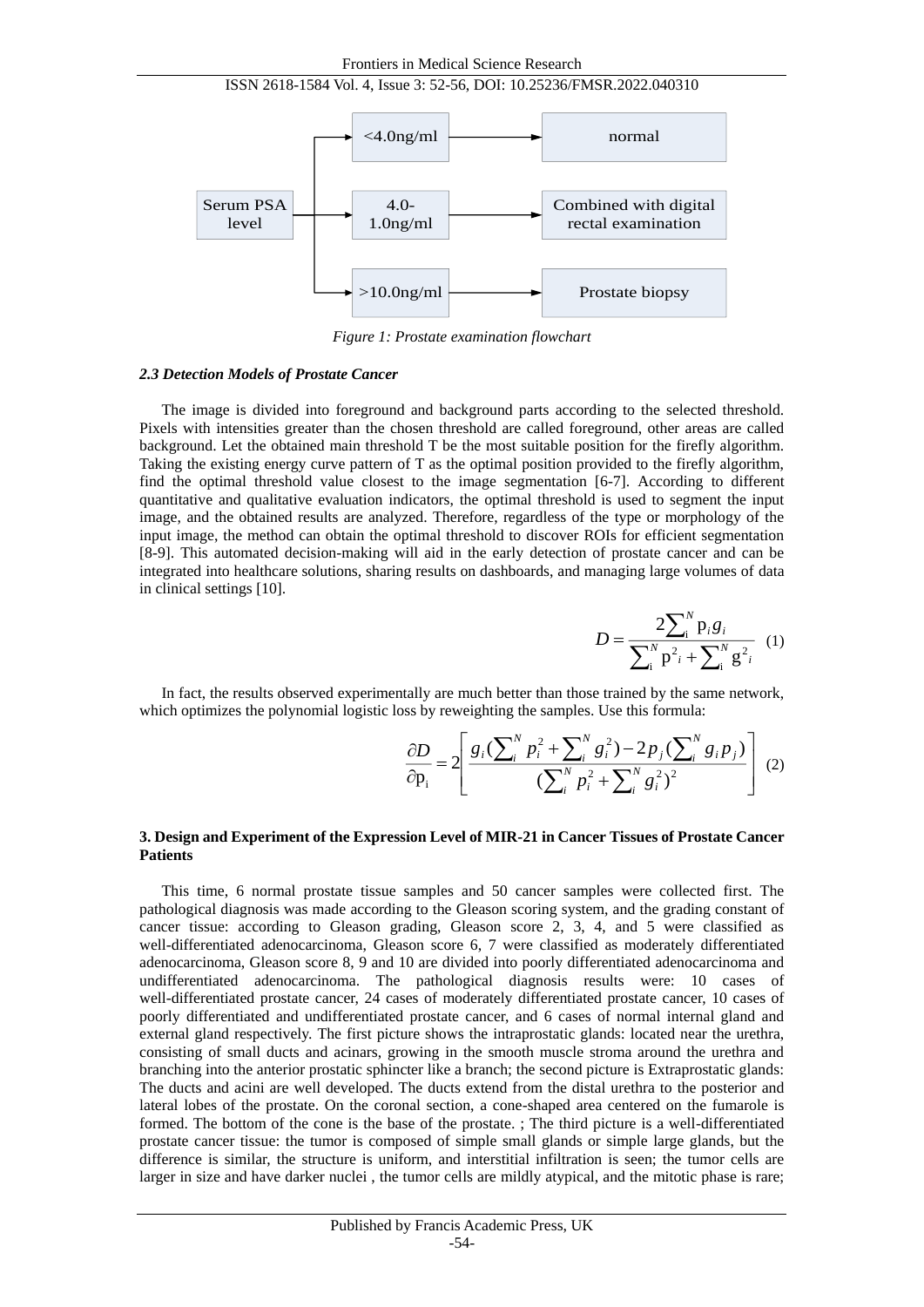# ISSN 2618-1584 Vol. 4, Issue 3: 52-56, DOI: 10.25236/FMSR.2022.040310

the fourth picture is a moderately differentiated prostate cancer tissue: under a low magnification microscope ( $\times$ 200 times), it can be seen that the tumor acinus is separated by the stroma, with different sizes and irregularities, composed of complex glands. , fused glands or cribriform glands; the fifth picture is a moderately differentiated prostate cancer tissue: under a high magnification microscope (×400 times), the tumor acinus can be seen in different sizes, shapes, and infiltration; tumor nuclei It is hypertrophic and hyperchromatic, with large and red nucleoli, and the cytoplasm is mostly alkaline stained; the sixth picture is a poorly differentiated prostate cancer tissue: the border is irregular, and the tumor is composed of scattered or lamellar cells, and the growth pattern is Sheet-like single cell type or acne-like carcinoma type, solid beam-like or sheet-like, few glandular ducts are formed, and the size varies greatly, and the structure is disordered; the tumor cells are small, with obvious atypia, and large nucleoli and mitoses are more common. , extensive infiltration, and changes in cytoplasmic staining. All specimens were histopathologically diagnosed, as shown in Figure 2.



*Figure 2: Pathological pictures of normal prostate tissue and cancer tissue stained by HE*

# **4. Experimental Results**

During the experiment, a total of 90 data samples were selected, of which 30 belonged to patients with benign lesions, 30 belonged to patients with prostate cancer, and the remaining 30 belonged to the healthy control group. The experimental results showed that in the collected data samples of prostate cancer patients and benign lesions, the expression level of miR-21 in patients was much higher than that in healthy people. The AUC value of serum miR-21 in distinguishing benign lesions from healthy controls was 0.670 (0.562-0.777). The AUC value of serum miR-21 in distinguishing prostate cancer patients from healthy controls was 0.831 (0.746-0.916). The AUC value of serum miR-21 in distinguishing prostate cancer patients from benign lesions was 0.710 (0.608-0.813). The cutoff value was 3.457, and the sensitivity and specificity were 64% and 76%, respectively. The details are shown in Table 1.

*Table 1: Interruptible load characteristics*

|                             | AUC value | Sensitivity | specificity | cutoff value |
|-----------------------------|-----------|-------------|-------------|--------------|
| prostate cancer<br>patients | 0.710     | 64%         | 76%         | 3.457        |
| benign disease patients     | 0.670     | 56%         | 76%         | .502         |
| healthy control group       | 0.831     | 70%         | 92%         | 2.937        |

MiR-21 is variable in prostate epithelial cells. When mixed probes were used for all samples, non-specific staining was observed. MiR-21 expression was analyzed by qRT-PCR using the same cell line. Increased miR-21 expression was found in PC3 cells with ISH-related results (n = 6, p  $\lt$ 0.01 compared to LNCaP cells). These data were all collected and we concluded that for GL-isolated miR-21 Additional studies may help assess patient outcomes. Figure 2 shows the staining of cancer cells for mir-21.